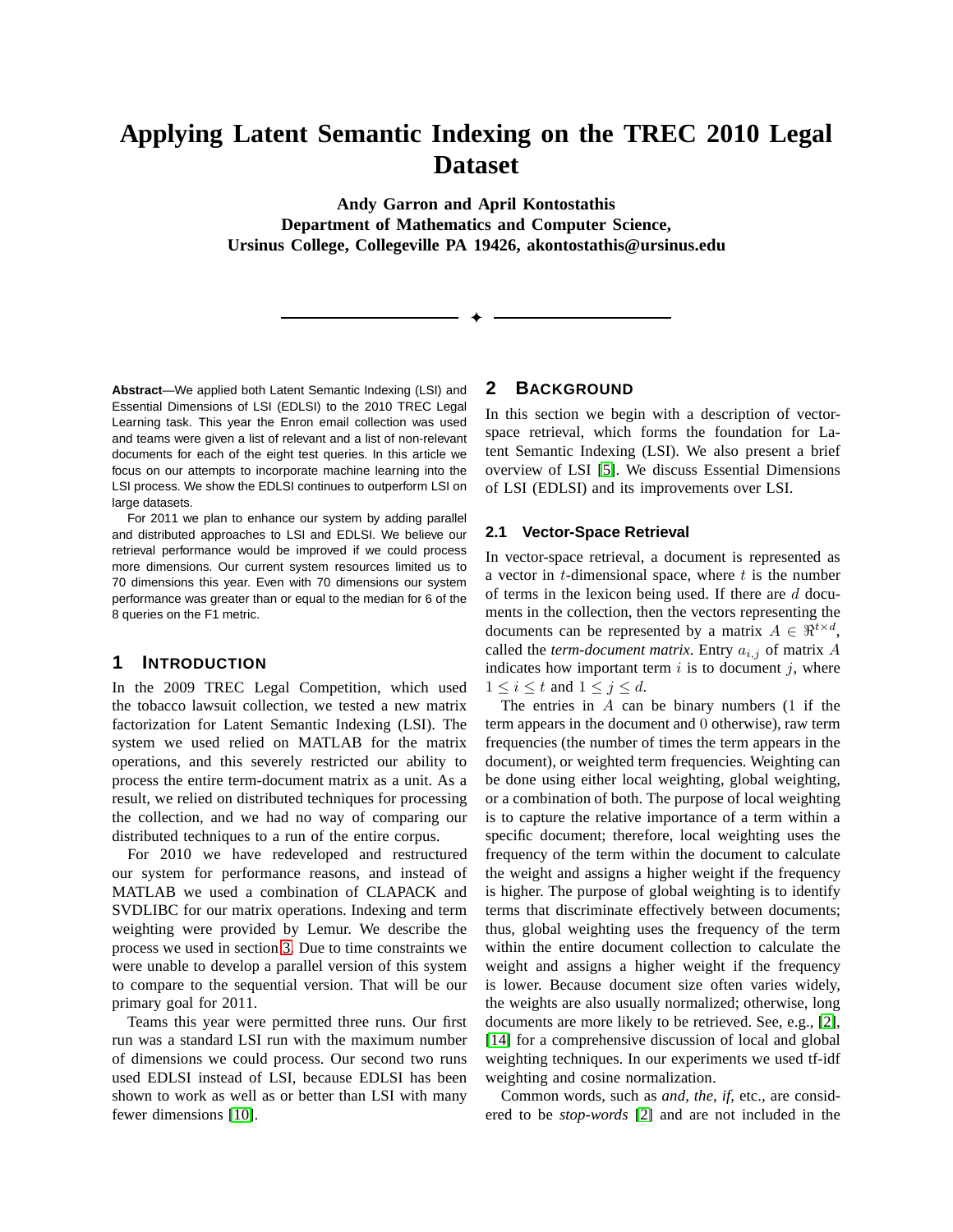term-document matrix. Words that appear infrequently are often excluded to reduce the size of the lexicon.

Like the documents, queries are represented as tdimensional vectors, and the same weighting is applied to them. Documents are retrieved by mapping q into the row (document) space of the term-document matrix, A:

$$
\mathbf{w} = \mathbf{q}^T A.
$$

After this calculation,  $w$  is a d-dimensional row vector, entry  $j$  of which is a measure of how relevant document  $j$  is to query q. In a traditional search-andretrieval application, documents are sorted based on their relevance score (i.e., vector w) and returned to the user with the highest-scoring document appearing first. The order in which a document is retrieved is referred to as the *rank*<sup>1</sup> of the document with respect to the query. The experiments in this paper run multiple queries against a given dataset, so in general the query vectors  $\mathbf{q}_1, \mathbf{q}_2, \ldots, \mathbf{q}_n$  are collected into a matrix  $Q \in \mathbb{R}^{t \times n}$  and their relevance scores are computed as

$$
W = Q^T A,
$$

where entry  $w_{j,k}$  in  $W \in \mathbb{R}^{n \times d}$  is a measure of how relevant document  $j$  is to query  $k$ .

There are two immediate deficiencies of vector-space retrieval. First, W might pick up documents that are not relevant to the queries in Q but contain some of the same words. Second, Q may overlook documents that are relevant but that do not use the exact words being queried. The *partial singular value decomposition* (PSVD) that forms the heart of LSI is used to capture term relationship information in the term-document space. Documents that contain relevant terms but perhaps not exact matches will ideally still end up 'close' to the query in the LSI space [\[5\]](#page-5-1).

#### **2.2 Latent Semantic Indexing**

LSI uses the PSVD to approximate A, alleviating the deficiencies of vector-space retrieval described above.

The PSVD, also known as the truncated SVD, is derived from the SVD. The (reduced) SVD decomposes the term-document matrix into the product of three matrices:  $U \in \Re^{t \times r}$ ,  $\Sigma \in \Re^{r \times r}$ , and  $\hat{V} \in \Re^{d \times r}$ , where  $r$  is the rank of the matrix A. The columns of U and V are orthonormal, and  $\Sigma$  is a diagonal matrix, the diagonal entries of which are the  $r$  non-zero singular values of  $A$ , customarily arranged in non-increasing order. Thus A is factored as

$$
A = U\Sigma V^T.
$$

The PSVD produces an optimal rank- $k$  ( $k < r$ ) approximation to A by truncating  $\Sigma$  after the first (and largest)  $k$  singular values. The corresponding columns from  $k + 1$  to r of U and V are also truncated, leading to matrices  $U_k \in \Re^{t \times k}$ ,  $\Sigma_k \in \Re^{k \times k}$ , and  $V_k \in \Re^{d \times k}$ . A is then approximated by

$$
A \approx A_k = U_k \Sigma_k V_k^T.
$$

In the context of LSI, there is evidence to show that  $A_k$  provides a better model of the semantic structure of the corpus than the original term-document matrix was able to provide for some collections [\[5\]](#page-5-1), [\[6\]](#page-5-3), [\[7\]](#page-5-4), [\[3\]](#page-5-5). For example, searchers may choose a term,  $t_1$ , that is synonymous with a term,  $t_2$ , that appears in a given document,  $d_1$ . If k is chosen appropriately and there is ample use of the terms  $t_1$  and  $t_2$  in other documents (in similar contexts), the PSVD will give  $t_1$  a large weight in the  $d_1$  dimension of  $A_k$  even though  $t_1$  does not appear in  $d_1$ . Similarly, an ancillary term  $t_3$  that appears in  $d_1$ , even though  $d_1$  is not 'about'  $t_3$ , may well receive a lower or negative weight in  $A_k$  matrix entry  $(t_3, d_1)$ .

Choosing an optimal LSI dimension  $k$  for each collection remains elusive. Traditionally, an acceptable  $k$ has been chosen by running a set of queries with known relevant document sets for multiple values of  $k$ . The  $k$ that results in the best retrieval performance is chosen as the optimal  $k$  for each collection. Optimal  $k$  values are typically in the range of 100–300 dimensions [\[6\]](#page-5-3), [\[12\]](#page-5-6).

#### **2.3 Essential Dimensions of LSI**

As the dimension of the LSI space  $k$  approaches the rank  $r$  of the term-document matrix  $A$ , LSI approaches vector-space retrieval. In particular, vector-space retrieval is equivalent to LSI when  $k = r$ .

Figures [1–](#page-2-1)[3](#page-2-2) show graphically that the performance of LSI may essentially match (or even exceed) that of vector-space retrieval even when  $k \ll r$ . For the CACM [\[15\]](#page-5-7) and NPL [\[8\]](#page-5-8) collections, we see that LSI retrieval performance continues to increase as additional dimensions are added, whereas retrieval performance of LSI for the MED collection peaks when  $k = 75$  and then decays to the level of vector-space retrieval. Thus we see that vector-space retrieval outperforms LSI on some collections, even for relatively large values of k. Other examples of collections that do not benefit from LSI can be found in [\[11\]](#page-5-9) and [\[9\]](#page-5-10).

These data suggest that we can use the term relationship information captured in the first few SVD vectors, in combination with vector-space retrieval, a technique referred to as Essential Dimensions of Latent Semantic Indexing (EDLSI). Kontostathis demonstrated good performance on a variety of collections by using only the first 10 dimensions of the SVD [\[10\]](#page-5-0). The model obtains final document scores by computing a weighted average of the traditional LSI score using a small value

<sup>1.</sup> This rank is unrelated to the *rank* of a matrix mentioned below.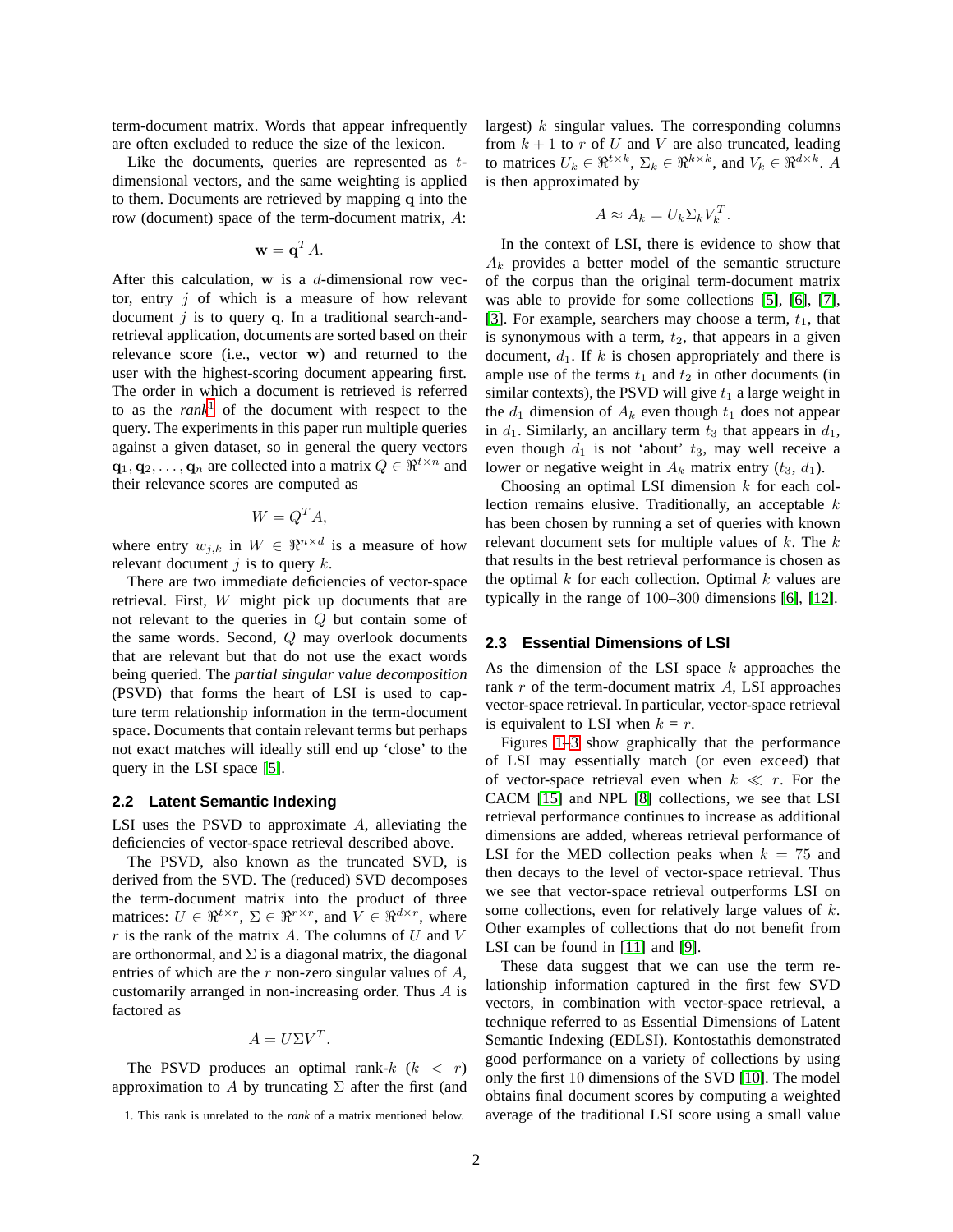<span id="page-2-1"></span>Fig. 1. LSI vs. vector-space retrieval for the CACM Corpus  $(r = 3204)$ .



Fig. 2. LSI vs. vector-space retrieval for the NPL Corpus ( $r = 6988$ ).



<span id="page-2-2"></span>Fig. 3. LSI vs. vector-space retrieval for the MED Corpus ( $r = 1033$ ).



for  $k$  and the vector-space retrieval score. The result vector computation is

$$
W = x(Q^T A_k) + (1 - x)(Q^T A),
$$

where x is a weighting factor  $(0 \le x \le 1)$  and k is small.

In [\[10\]](#page-5-0), parameter settings of  $k = 10$  and  $x = 0.2$ were shown to provide consistently good results across a variety of large and small collections studied. On average, EDLSI improved retrieval performance an average of 12% over vector-space retrieval. All collections showed significant improvements, ranging from 8% to 19%. Significant improvements over LSI were also noted in most cases. LSI outperformed EDLSI for  $k = 10$  and  $x = 0.2$  on only two small datasets, MED and CRAN. It is well known that LSI happens to perform particularly well on these datasets. Optimizing  $k$  and  $x$  for these specific datasets restored the outperformance of EDLSI.

Furthermore, computation of only a few singular values and their associated singular vectors has a significantly reduced cost when compared to the usual 100– 300 dimensions required for traditional LSI. EDLSI also requires minimal extra memory during query run time when compared to vector-space retrieval and much less memory than LSI [\[10\]](#page-5-0).

## <span id="page-2-0"></span>**3 METHODOLOGY**

The dataset for the 2010 TREC Legal Track Learning Task contains a large volume of information, approximately 700,000 documents in many different formats (.txt, .pst, .ppt, etc.) that take up 3.71 gigabytes of disk space. Each document needed to be added to an index in order to create the term-document matrix for the dataset. The Lemur Toolkit was used to index the collection [\[13\]](#page-5-11). The Lemur Toolkit is designed to take a set of documents formatted in a certain way and add them quickly to an index that can then be used to glean information about the dataset as a whole, as well as information about each document.

All terms that appeared in more than 100,000 documents were considered bad discriminators between documents and were removed from the index. Terms that included numeric characters or other characters not in the alphabet were also eliminated. Documents which contained no indexed terms after parsing were considered to be 'blank' and were removed from further processing. After pruning our term-document matrix size was 302,119 (terms) by 456,968 (documents). Pruned documents were added to our run submission file, with a probability of zero, to meet the requirements for submission.

After a final term-document matrix was created for the TREC dataset, the LSI process began. We evaluated several different libraries used to perform operations on dense vectors and matrices to determine which would adequately serve our needs. This was an important decision because LSI requires two large matrix multiplications for every query. We chose CLAPACK (a C library designed to provide the FORTRAN LAPACK library functionality in a  $C/C++$  environment) [\[1\]](#page-4-1) to handle the dense matrix calculations. Although CLAPACK was also our first choice for the calculation of the SVD, this proved ineffective, as CLAPACK does not work with sparse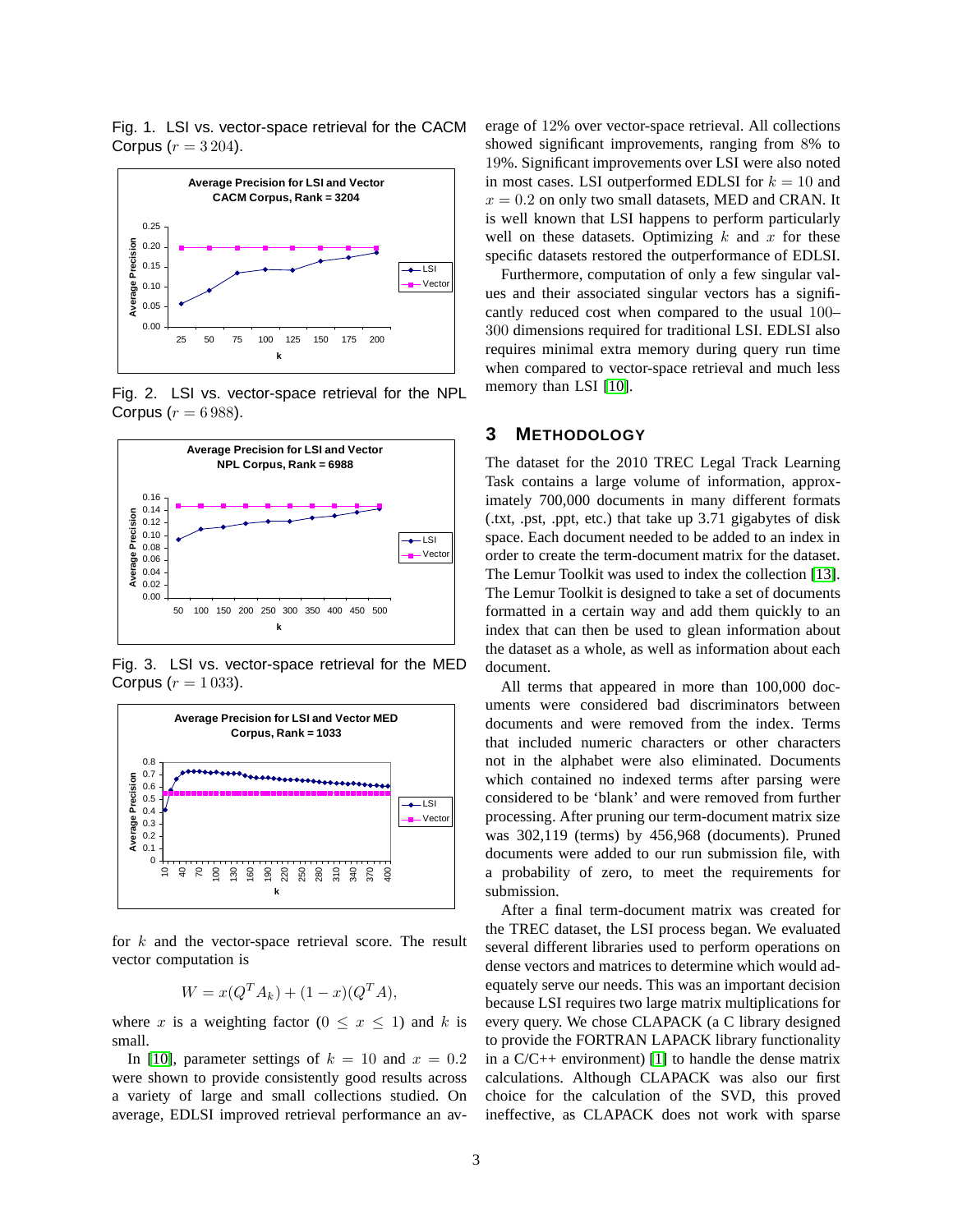matrices. SVDLIBC was used for the decomposition and it provided much-increased speed and functionality for working with the sparse term-document matrix [\[4\]](#page-5-12).

#### **3.1 Optimizing** k

We were permitted three runs for submission to the TREC Legal learning task. We decided to use one submission using LSI, and another two using EDLSI with different  $k$  choices. The  $k$ 's that were chosen were determined by a simple scoring algorithm: given that we know a subset of the relevant documents and a subset of the irrelevant documents, we can ignore the rest of the documents in our result set, and count up the knownrelevant documents that are listed below the cutoff for relevant documents (and the known-irrelevant documents that are listed above the cutoff for irrelevant documents). The sum is the score of a query result, and the higher the sum, the worse the result. The results that scored the best on average across all topics were the k-selections of 35 and 70. Due to memory restrictions on our research computer, we could not select a k value greater than 70.

### **4 RESULTS AND DISCUSSION**

The results from our runs are shown in Figures [4](#page-4-2) through [9.](#page-6-0) There are some interesting trends and there is also a lot of room for improvement.

Figure [4](#page-4-2) compares the F1 metric for our runs with the best and the median F1 metrics. Using this measure, we did reasonably well, with our EDLSIK70 run meeting or exceeding the median for 6 of the 8 queries. EDLSIK70 outperforms both of our other runs, showing that EDLSI outperforms LSI on this large collection.

Figure [5](#page-4-3) tells the opposite story. The Hypothetical F1 would be the F1 if the best cutoff was chosen. This metric is a measure of our ranking. Our runs performed lower than the median on 6 of the 8 queries. EDLSI, however, is still showing improvement over LSI, and a lower k value ( $k = 35$  vs  $k = 70$ ) is better for EDLSI.

Figure [6](#page-5-13) and [7](#page-5-14) are measures of our ability to predict the probability of relevance for each document. Again, we show results better than the median on most of the queries. Generally, our system had a problem with queries 202 and 205. More analysis will be needed to determine the features of these requests that make them so difficult for us. All of our runs were fullyautomated, and terms were simply extracted from the short description of the request to generate our query vector. More carefully chosen terms may improve the results dramatically (but would also mean that our run would be semi-automated instead of fully-automated).

Figures [8](#page-6-1) and [9](#page-6-0) seem to provide conflicting information. The cutoff accuracy figures were pretty reasonable, doing better than the median on 6 of the 8 requests, but the cutoff values seem to be way out of line. We most often have suggested retrieval of many more documents than were needed (17 of 24 instances), and we were often orders of magnitude off the mark (ex. LSI for request 207). Interestingly we consistently under-estimated the number of documents for 205. This probably has less to do with the cutoff assignment, however, than the actual retrieval quality for that request.

# **5 CONCLUSION AND FUTURE DIREC-TIONS**

We have developed a system that uses LSI and EDLSI on the ENRON collection. Our 2010 run results show that EDLSI outperforms LSI. However, there were two requests that did not perform well at all. We will begin 2011 with an analysis of these queries. We are curious to see if simply modifying (increasing)  $k$  can improve our results. We also are planning to do some testing that would optimize  $k$  for each request (rather than systemwide, as is typically done). Other directions for future research are noted below.

*k-optimization*: The selection of k in LSI and EDLSI (the extent to which we use the SVD) is a very important choice to make. If  $k$  is too low, the LSI portion of the results will be inaccurate. If  $k$  is too high, computation time increases substantially, and the effect of the approximation of the term-document matrix is mitigated; if  $k =$ total number of singular values then LSI and EDLSI are equivalent to vector-space retrieval. Finding an optimal  $k$  for a dataset is an area of ongoing research. Given a dataset where we know some of the relevant documents, we can run the query with multiple  $k$  values and select which one returns the most of the relevant documents as the optimal  $k$ . We were limited by memory resources in our current system, but should be able to overcome these limitations when we implement a parallel version of our system.

*Selective Query Expansion*: Knowing a handful of relevant documents for a query is useful in that if they are all relevant to one thing, they must be similar in at least one way. A method of reflecting that in a query is to find significant terms that co-occur in most or all of the documents and add them to our query. The mentality is that if document set A is relevant to a query and each member is similar to each other member, other sets of documents relevant to that query could also be similar to the members of A.

*Automatic Query Expansion*: Query vectors in the LSI sense are represented in the same form as document vectors. If we know a set of relevant documents for a general topic, it should be possible to create query vectors from those documents and run queries using each of those. Multiple result sets will be returned, and in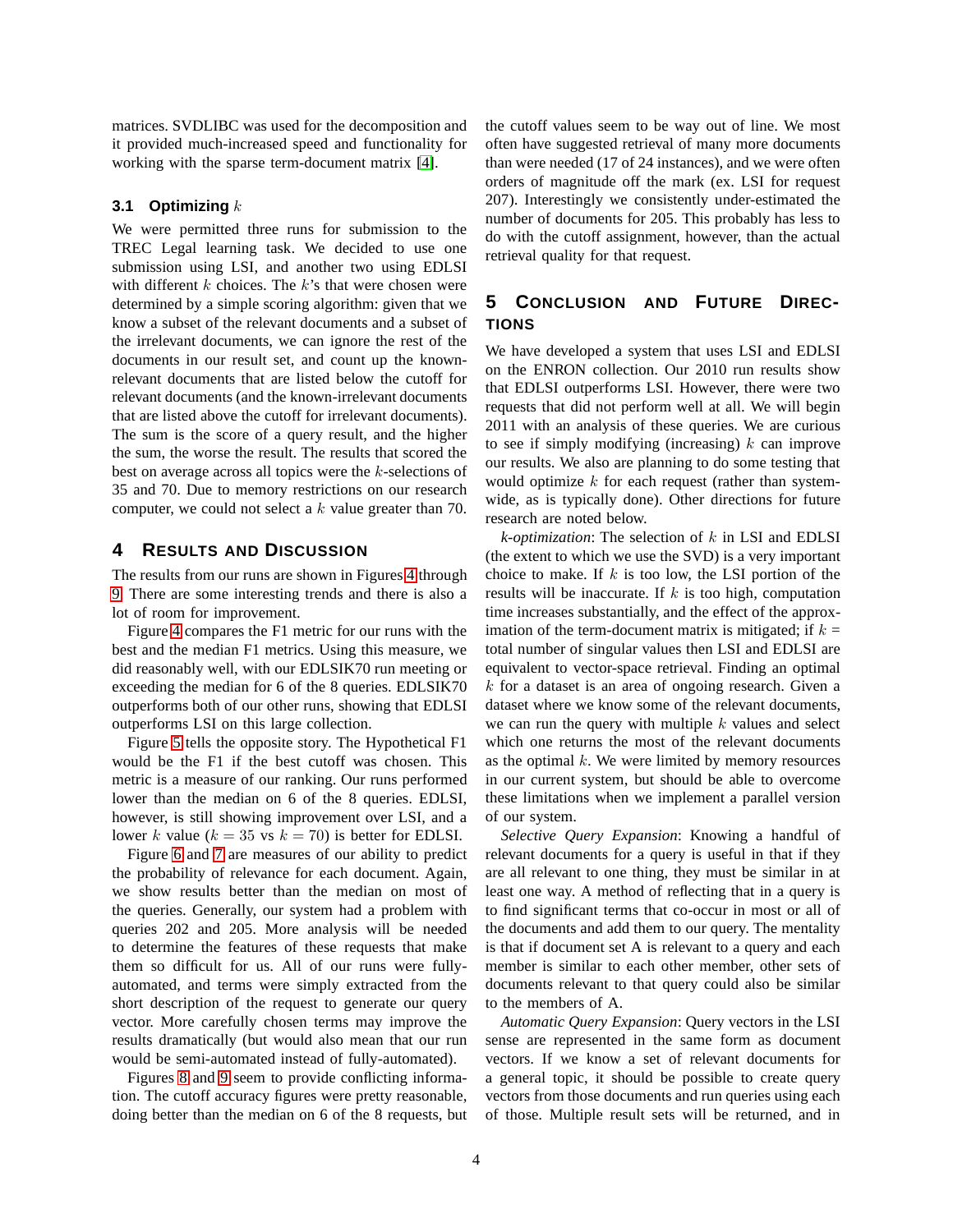Fig. 4. TREC Results Using F1 Metric

<span id="page-4-2"></span>

| <b>F1 Scores</b> |                  |                    |         |             |                |  |  |  |
|------------------|------------------|--------------------|---------|-------------|----------------|--|--|--|
| <b>Topic</b>     | <b>TREC</b> best | <b>TREC</b> median | URSK35T | URSK70T     | <b>URSLSIT</b> |  |  |  |
| 200              | 20               | 2.1                | 2.1     | 2.8         | 2.8            |  |  |  |
| 201              | 30.9             | 5                  | 1.5     | 5.1         | 3.7            |  |  |  |
| 202              | 80.1             | 16.9               | 3.1     | 1.6         | 1.8            |  |  |  |
| 203              | 32.5             | 11.3               | 5.5     | <b>11.3</b> | 11.3           |  |  |  |
| 204              | 26               | 3.9                | 3.2     | 8.5         | 2.3            |  |  |  |
| 205              | 51.2             | 31                 | 3.4     | 7.0         | 7.0            |  |  |  |
| 206              | 6.1              | 2.8                | 2.8     | 4.7         | 4.7            |  |  |  |
| 207              | 89.9             | 11.4               | 8.1     | <b>11.4</b> | 3.8            |  |  |  |

Fig. 5. TREC Results Using Hypothetical F1 Metric

<span id="page-4-3"></span>

| <b>Hypothetical F1 Scores</b> |     |                  |                    |             |             |                |  |  |
|-------------------------------|-----|------------------|--------------------|-------------|-------------|----------------|--|--|
| <b>Topic</b>                  |     | <b>TREC</b> best | <b>TREC</b> median | URSK35T     | URSK70T     | <b>URSLSIT</b> |  |  |
|                               | 200 | 25.8             | 8.9                | 8.7         | 7.4         | 7.4            |  |  |
|                               | 201 | 72.9             | 17.1               | 11.7        | 9.3         | 11.1           |  |  |
|                               | 202 | 88.5             | 49.9               | <b>13.6</b> | 10.0        | 7.5            |  |  |
|                               | 203 | 63.6             | 30.4               | 15.3        | 14.8        | 14.8           |  |  |
|                               | 204 | 26.6             | 13.3               | 5.3         | 15.6        | 20.9           |  |  |
|                               | 205 | 57.4             | 48.8               | 17.9        | <b>18.9</b> | <b>18.9</b>    |  |  |
|                               | 206 | 35.7             | 11.7               | 21.1        | 20.4        | 20.4           |  |  |
|                               | 207 | 90.3             | 19.1               | 11.5        | 14.1        | 16.3           |  |  |

order to know the overall theme shared by each of those, an average of a document's score for each query could be taken and used as the final result for that document's relevancy to the general topic. This idea presents the most interesting possibilities due to its flexibility. A 'best estimate' query for the general topic could be used to try and perform k-optimization for the dataset first. Also, if we know a set of documents that are irrelevant to the general topic, as is the case with the TREC task, we could use those documents as queries and reject documents that have high similarities to them.

*Query Analysis*: Analysis of which topics EDLSI or LSI failed on and the characteristics of those topics could lead to a better machine learning process; perhaps we can find an attributed that can be used to determine which algorithm to use based on the nature of the query and the document set.

#### **6 ACKNOWLEDGEMENTS**

This material is based upon work supported by the National Science Foundation under Grant No. 1003972. Additional funding was provided by the Ursinus Summer Fellows program. We also thank Dr. Raymond J. Spiteri and Erin Moulding from the University of Saskatchewan for their assistance with understanding the Matlab code and providing background on the project from prior years.

#### **REFERENCES**

- <span id="page-4-1"></span>[1] E. Anderson, Z. Bai, C. Bischof, S. Blackford, J. Demmel, J. Dongarra, J. Du Croz, A. Greenbaum, S. Hammarling, A. McKenney, and D. Sorensen. *LAPACK Users' Guide*. Society for Industrial and Applied Mathematics, Philadelphia, PA, third edition, 1999.
- <span id="page-4-0"></span>[2] R. A. Baeza-Yates, R. Baeza-Yates, and B. Ribeiro-Neto. *Modern Information Retrieval*. Addison-Wesley Longman Publishing Co., Inc., 1999.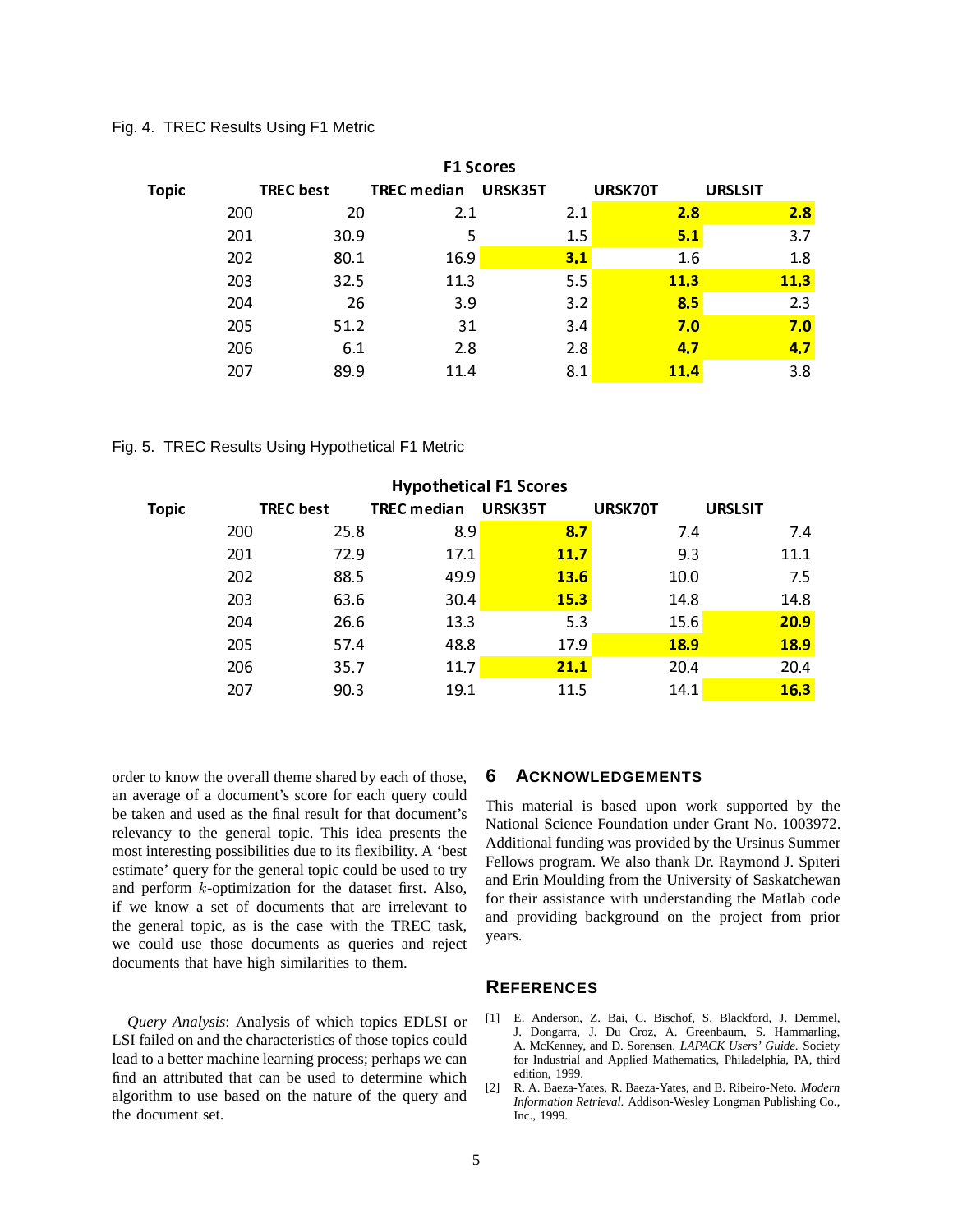Fig. 6. TREC Results - Relative Accuracy

<span id="page-5-13"></span>

| <b>Relative Accuracy</b> |                  |                    |         |             |                |  |  |  |
|--------------------------|------------------|--------------------|---------|-------------|----------------|--|--|--|
| <b>Topic</b>             | <b>TREC</b> best | <b>TREC median</b> | URSK35T | URSK70T     | <b>URSLSIT</b> |  |  |  |
| 200                      | 75.3             | 15.4               | 13.4    | 26.3        | 26.3           |  |  |  |
| 201                      | 85.1             | 35.4               | 17.5    | 64.5        | 38.2           |  |  |  |
| 202                      | 80.1             | 35.7               | 35.7    | 77.0        | 78.3           |  |  |  |
| 203                      | 32.5             | 34.1               | 35.0    | 63.1        | 63.1           |  |  |  |
| 204                      | 89.1             | 49.7               | 81.7    | 79.6        | 8.0            |  |  |  |
| 205                      | 68.9             | 30.8               | 10.2    | 8.6         | 8.6            |  |  |  |
| 206                      | 83               | 5.1                | 7.5     | <u>11.1</u> | <b>11.1</b>    |  |  |  |
| 207                      | 89.4             | 32                 | 76.2    | 44.7        | 45.7           |  |  |  |

#### Fig. 7. TREC Results - F1 Accuracy

<span id="page-5-14"></span>

| <b>F1 Accuracy</b> |     |                  |                    |         |             |                |  |  |  |
|--------------------|-----|------------------|--------------------|---------|-------------|----------------|--|--|--|
| <b>Topic</b>       |     | <b>TREC</b> best | <b>TREC</b> median | URSK35T | URSK70T     | <b>URSLSIT</b> |  |  |  |
|                    | 200 | 98.8             | 12.5               | 9.6     | <b>18.0</b> | <b>18.0</b>    |  |  |  |
|                    | 201 | 94.4             | 21.7               | 8.1     | 26.7        | 21.7           |  |  |  |
|                    | 202 | 99.6             | 21.8               | 16.4    | 7.4         | 9.5            |  |  |  |
|                    | 203 | 76               | 37.1               | 32.6    | 76.0        | 76.0           |  |  |  |
|                    | 204 | 79.5             | 15.3               | 13.6    | <b>40.9</b> | 7.2            |  |  |  |
|                    | 205 | 99.6             | 55.8               | 17.7    | 36.9        | 36.9           |  |  |  |
|                    | 206 | 33.9             | 11.3               | 13.1    | 25.5        | 25.5           |  |  |  |
|                    | 207 | 94.9             | 38.1               | 38.1    | 57.1        | 15.9           |  |  |  |

- <span id="page-5-5"></span>[3] M. W. Berry, S. T. Dumais, and G. W. O'Brien. Using linear algebra for intelligent information retrieval. *SIAM Review*, 37(4):575–595, 1995.
- <span id="page-5-12"></span><span id="page-5-1"></span>[4] D. Rohde. http://tedlab.mit.edu/ dr/svdlibc/, accessed July 2010.
- [5] S. C. Deerwester, S. T. Dumais, T. K. Landauer, G. W. Furnas, and R. A. Harshman. Indexing by Latent Semantic Analysis. *Journal of the American Society of Information Science*, 41(6):391–407, 1990.
- <span id="page-5-3"></span>[6] S. T. Dumais. LSI meets TREC: A status report. In D. Harmon, editor, *The First Text REtrieval Conference (TREC1), National Institute of Standards and Technology Special Publication 500- 207*, pages 137–152, 1992.
- <span id="page-5-4"></span>[7] S. T. Dumais. Latent semantic indexing (LSI) and TREC-2. In D. Harmon, editor, *The Second Text REtrieval Conference (TREC2), National Institute of Standards and Technology Special Publication 500-215*, pages 105–116, 1993.
- <span id="page-5-8"></span>[8] Glasgow Test Collections. http://www.dcs.gla.ac.uk/idom/ir resources/test\_collections/, 2009.
- <span id="page-5-10"></span>[9] E. R. Jessup and J. H. Martin. Taking a new look at the latent semantic analysis approach to information retrieval. In *Computational Information Retrieval*, pages 121–144, Philadelphia, PA, USA, 2001. Society for Industrial and Applied Mathematics.
- <span id="page-5-0"></span>[10] A. Kontostathis. Essential dimensions of latent semantic indexing (lsi). *Proceedings of the 40th Hawaii International Conference on System Sciences - 2007*, 2007.
- <span id="page-5-9"></span>[11] A. Kontostathis, W. M. Pottenger, and B. D. Davison. Identification of critical values in latent semantic indexing. In T.Y. Lin, S. Ohsuga, C. Liau, X. Hu, and S. Tsumoto, editors, *Foundations of Data Mining and Knowledge Discovery*, pages 333–346. Spring-Verlag, 2005.
- <span id="page-5-6"></span>[12] T. A. Letsche and M. W. Berry. Large-scale information retrieval with Latent Semantic Indexing. *Information Sciences*, 100(1- 4):105–137, 1997.
- <span id="page-5-11"></span>[13] P. Ogilvie and J. Callan. Experiments using the Lemur toolkit. In *The Tenth Text REtrieval Conference (TREC2001), National Institute of Standards and Technology Special Publication 500- 207*.
- <span id="page-5-2"></span>[14] G. Salton and C. Buckley. Term-weighting approaches in automatic text retrieval. *Inf. Process Manage.*, 24(5):513–523, 1988.
- <span id="page-5-7"></span>[15] SMART. ftp://ftp.cs.cornell.edu/pub/smart/, 2009.